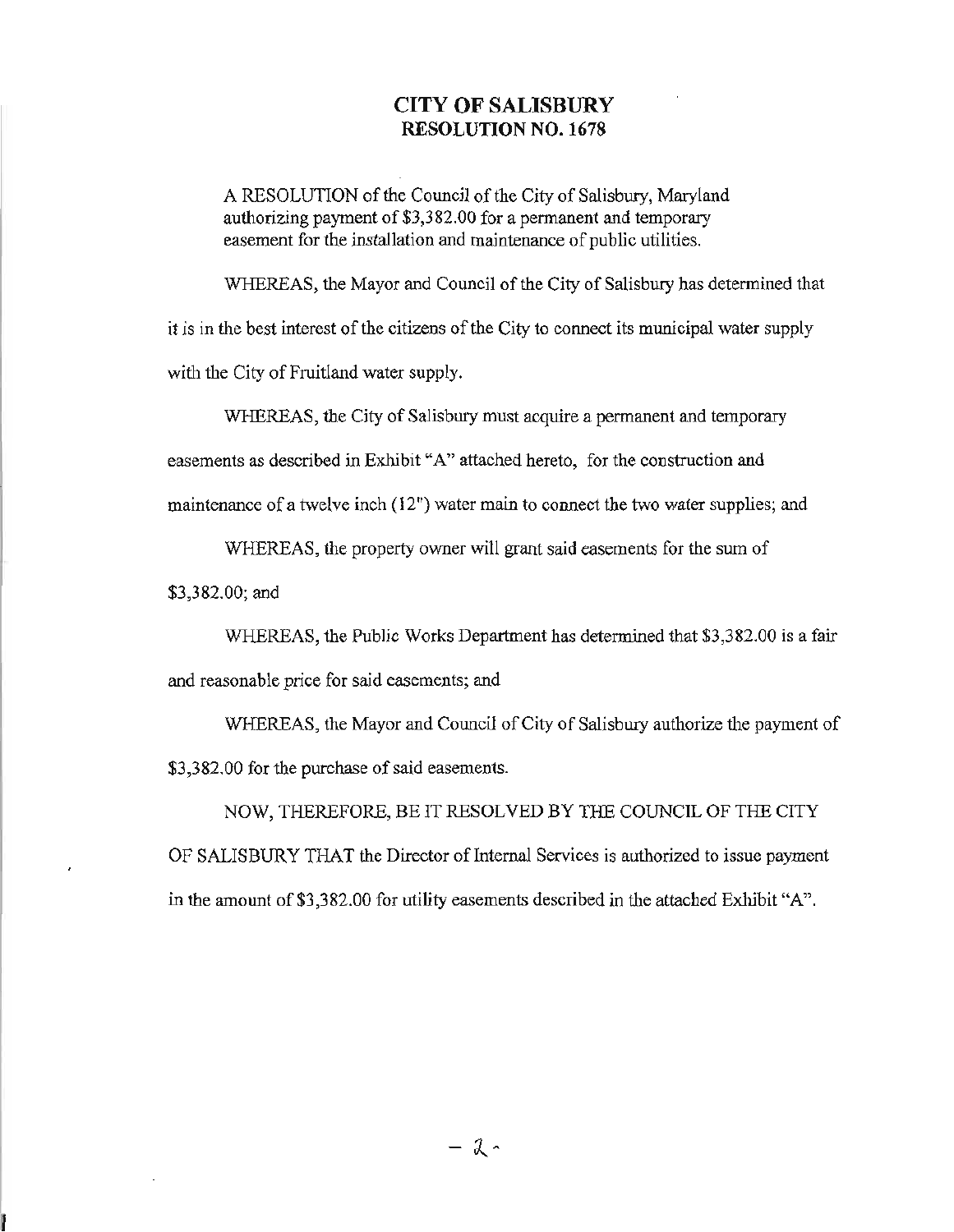The above Resolution was introduced and read and passed at the regular meeting

of the Council of the City of Salisbury held on this \_\_\_\_\_\_ day of July, 2008.

Brenda J. Colegrove, City Clerk

Louise Smith, Council President

APPROVED BY ME this \_\_\_\_\_\_\_ day of \_\_\_\_\_\_\_ 2008.

Barrie P. Tilghman, Mayor of the City of Salisbury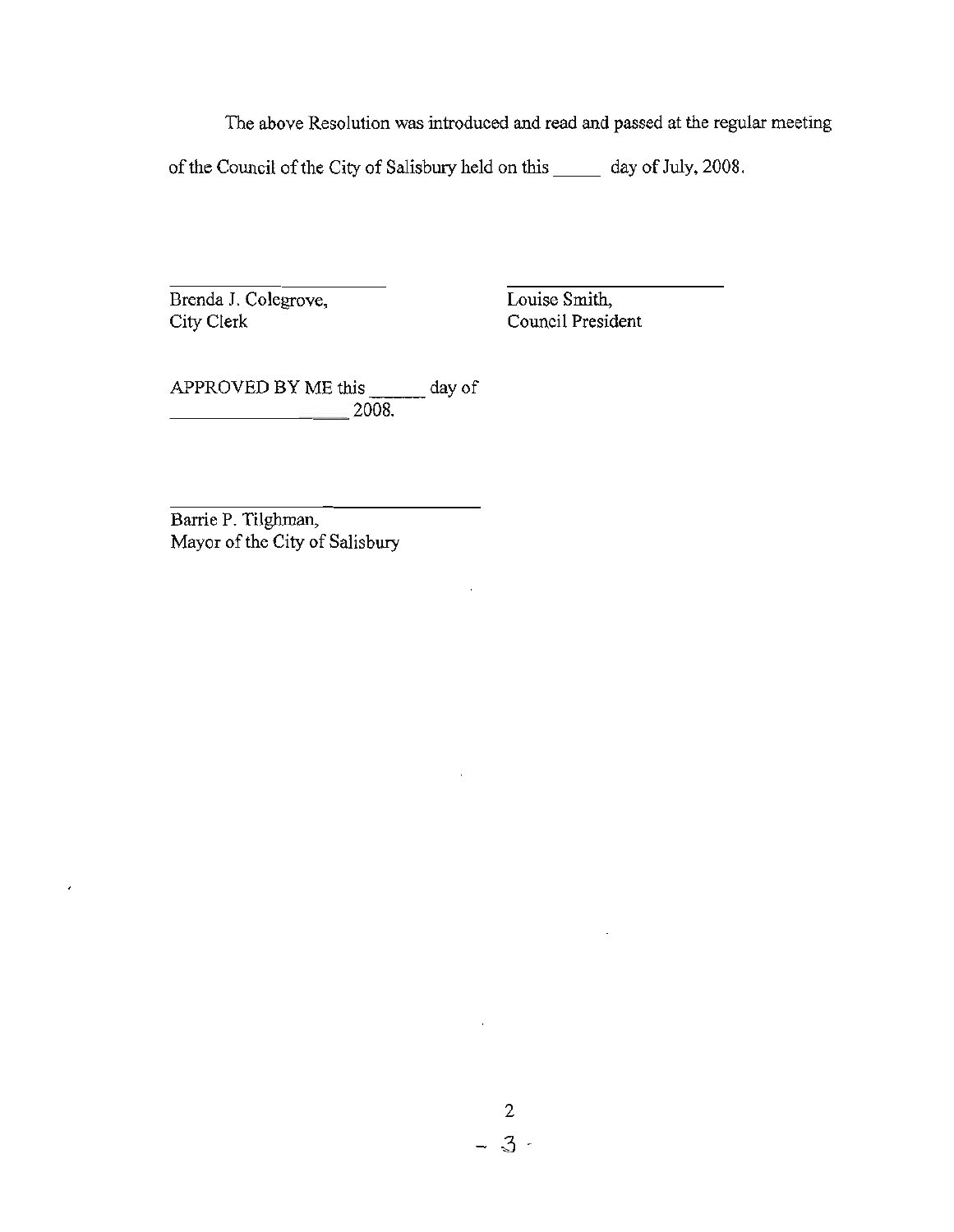# $E$ *X*HIBIT  $A$

#### 30303-1017.DE 4/3/08

**THIS DEED OF PERMANENT AND TEMPORARY EASEMENT** this day of \_\_\_\_\_\_\_\_\_ , 2008, by LINDA ANN PEPPER, of Wicomico County, State of Maryland, (hereinafter referred to as "Grantor") and the CITY OF SALISBURY, a municipal corporation of the State of Maryland, (hereinafter referred to as "Grantee"), witnesseth:

NOW, THEREFORE, IN CONSIDERATION of the sum of Three Thousand Three Hundred Eighty-Two Dollars (\$3,382.00) and for good, valuable and sufficient considerations in hand paid, receipt of which is hereby acknowledged, the said Grantor, being the owner of a certain parcel of land identified as that parcel situate, lying and being in Fruitland Election District, Wicomico County, State of Maryland, and being more particularly described in a deed from Mary Edna Davis to Linda Ann Pepper, dated April 5, 2007, and recorded among the Land Records of Wicomico County, Maryland, in Liber M.S.B. No. 2771, Folio 412, does hereby grant and convey unto the Grantee, its successors and assigns, a permanent and perpetual, exclusive easement for the installation, erection, construction, operation, maintenance, repair and replacement of public utilities, specifically including a water pipe and related facilities, and associated equipment, in, through, and under those portions of the real property of the Grantor, located in Fruitland Election District, Wicomico County, State of Maryland, and more particularly described as follows:

BEGINNING for the same at a metal culvert on the Northwest side of South Division Street; thence (1) North 45 degrees 35 minutes 36 seconds West for a distance of 15 feet, more or less; thence (2) North 38 degrees 25 minutes 53 seconds East for a distance of 381.59 feet; thence (3) South 68 degrees 19 minutes 45 seconds East for a distance of 15 feet, more or less; thence (4) South 38 degrees 25 minutes 53 seconds West by and with the Northwesterly line of South Division Street for a distance of 391.74 feet to the place of beginning, containing 5,830 square feet; and being shown and designated as a Fifteen foot (15<sup>'</sup>) City of Salisbury Utility Easement on a plat entitled "Pepper Easement Plat," dated January 23,2008, attached hereto as Exhibit "A".

GRANTOR grants and conveys unto the Grantee, its successors and assigns, a temporary construction easement for the installation and construction of public utilities, specifically including

 $-$  af  $-$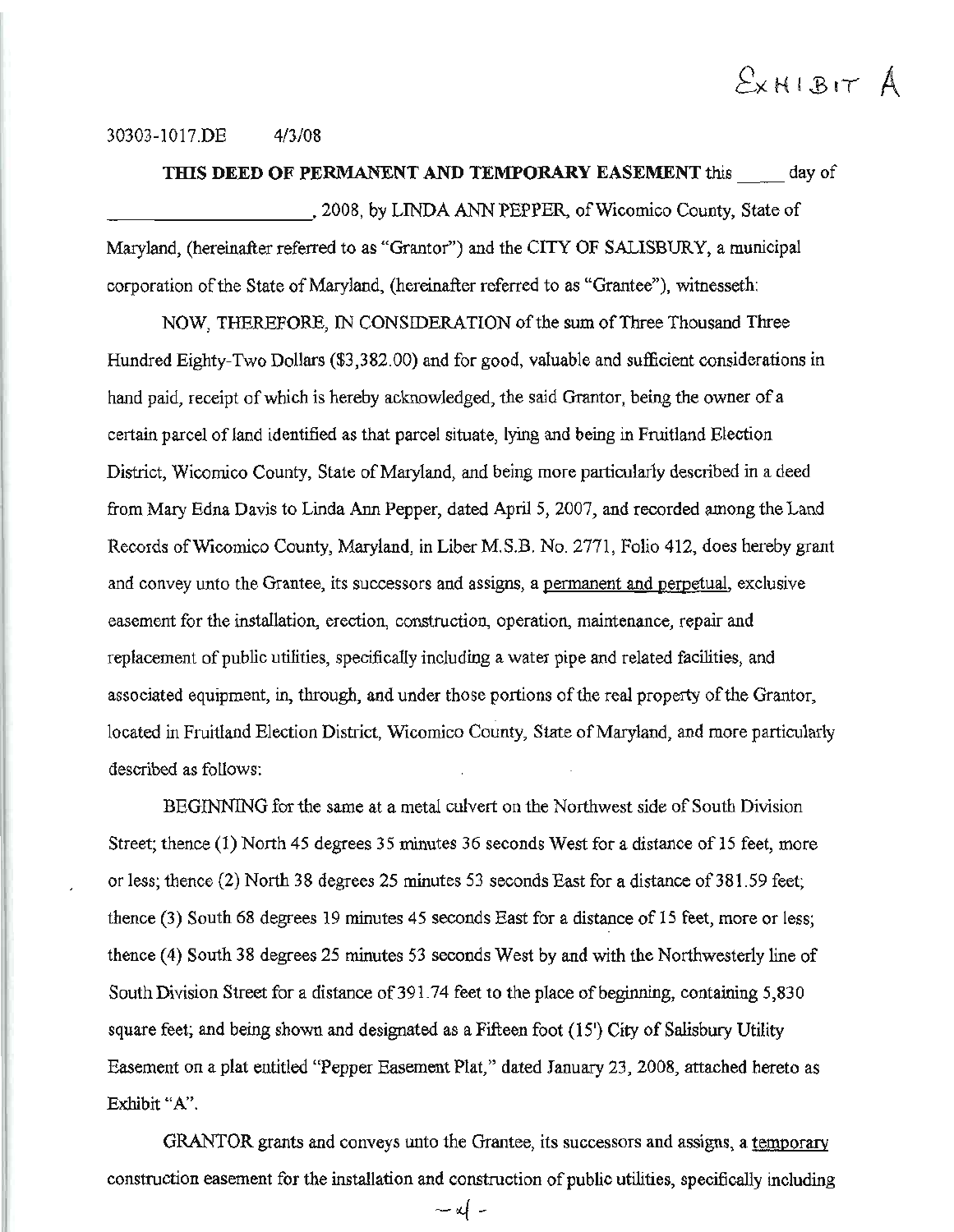#### 30303-1017.DE 4/3/08

Grantor upon completion of construction.

TOGETHER WITH the rights of ingress, egress and regress over the property of the Grantor for the purposes of necessary construction, repair, maintenance and inspection and/or removal of utilities, provided, however, that Grantee shall restore the surface of Grantor's property to its original condition upon completion of the said construction, repair, inspection and/or removal.

PROVIDED, that the permanent easement granted herein shall be exclusive so that no other utilities or improvements may be placed within the said easement area or any portion thereof without the written permission of the aforesaid Grantee;

AND Grantor further covenants with Grantee that they will not construct any structural improvements, plant trees, shrubs or place any landscaping other than grass in or on the easement area, or in the air rights over the easement hereby conveyed, without the prior written consent of the Grantee, provided that this shall not prevent Grantor from maintaining, repairing, improving or replacing the paved surface presently over the easement area;

AND FURTHER PROVIDED, that the Grantee, its agents and employees, contractors, successors and assigns, shall, as soon as practical after construction of facilities in the easement and all subsequent alterations and repairs thereto, restore all property of the Grantor to substantially the same condition as existed prior to such conveyance, construction or maintenance, and this covenant runs with the land.

TO HAVE AND TO HOLD the above described easement unto the City of Salisbury, its successors and assigns, forever.

REFERENCE to the aforesaid said deeds and to the references contained therein, is hereby made for a more particular description of the easement hereby conveyed or for any other purpose, to the same extent as if more fully set forth.

AS WITNESS the hands and seals of the parties hereto the day and year first above written.

ATTEST: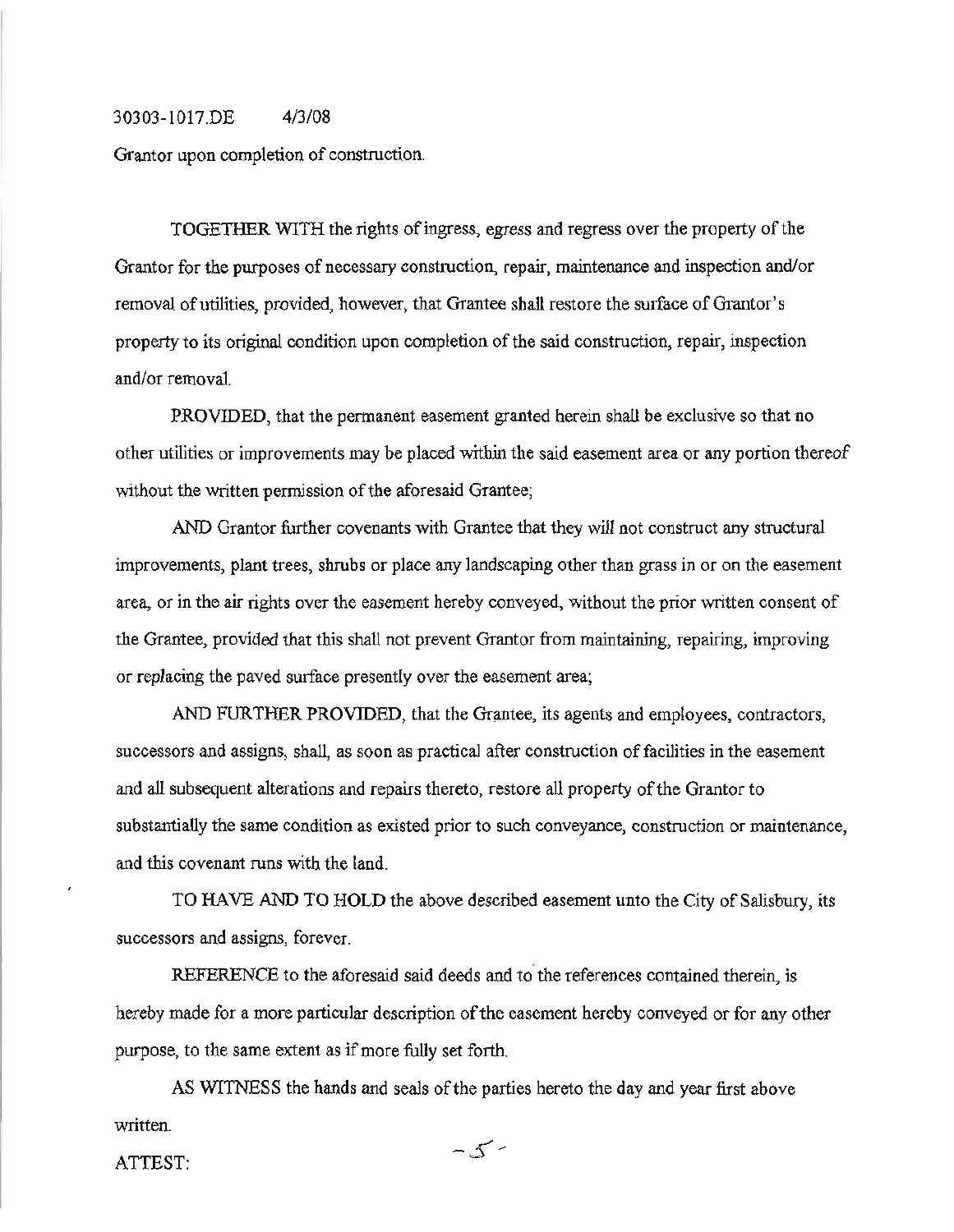### 30303-1017.DE 4/3/08

## STATE OF MARYLAND, COUNTY OF WICOMICO, TO WIT:

I HEREBY CERTIFY that on this day of  $\frac{1}{2008}$ , 2008, before me, a Notary Public, personally appeared LINDA ANN PEPPER, who acknowledged the foregoing deed of easement to be her act and deed.

AS WITNESS my hand and seal the day and year first above written.

NOTARY PUBLIC

My Commission Expires:

ï

I HEREBY CERTIFY that I am an attorney admitted to practice before the Court of Appeals of Maryland, and that the aforegoing instrument was prepared under my supervision.

Paul D. Wilber, Esquire